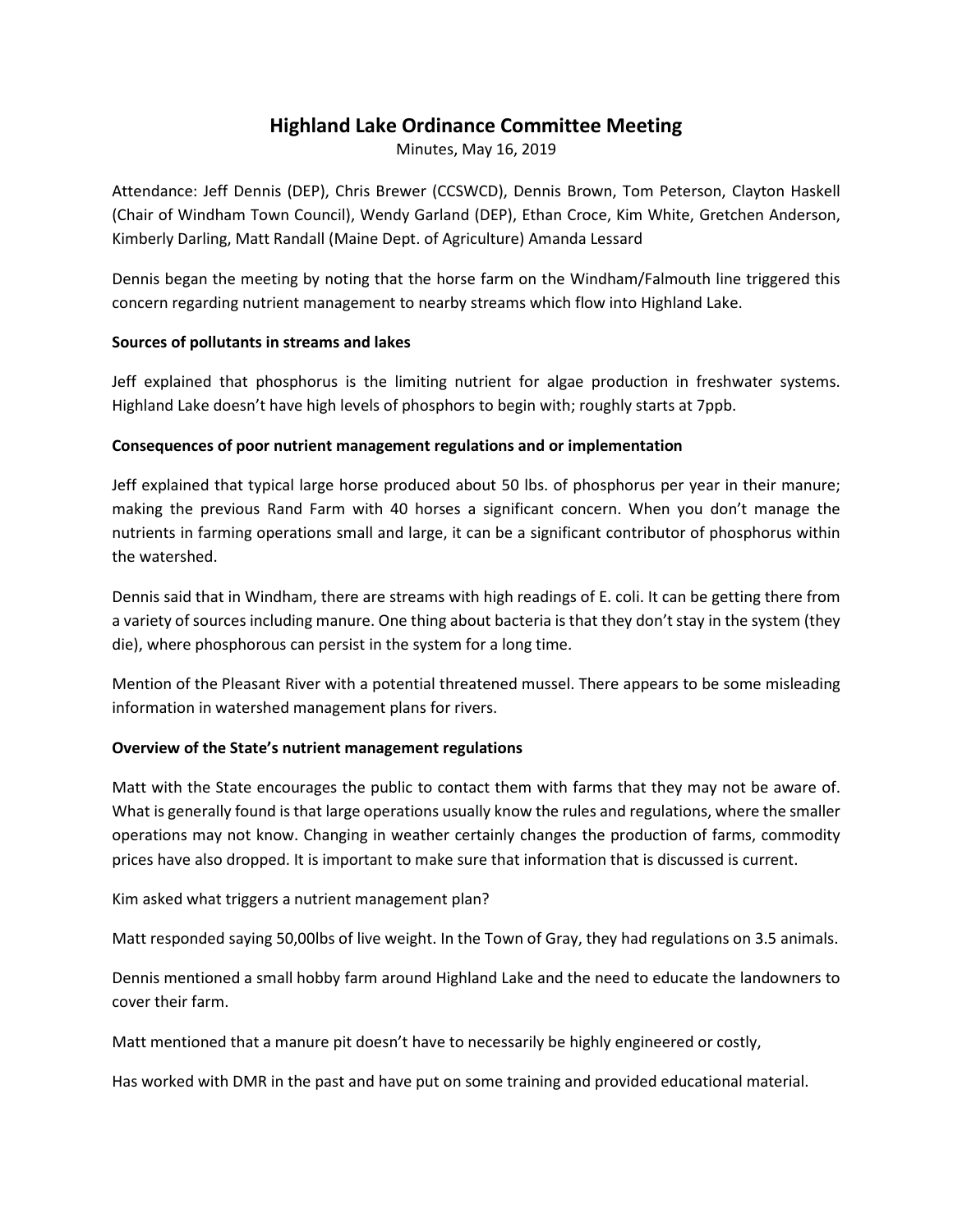Dennis mentioned the Nutrient Management Plan from 2003 that was never acted upon at that time.

Gretchen wonders how the Gray's ordinance may impact the Rights to Farm Act?

Matt responded that under the manure handling law that the state can still enforce. They can't take away the right to farm but there are rules that can regulate poor manure management.

Along the Pleasant River, it seems that the trend of clearcutting to the river is reversing; where things are beginning to grow back.

Jeff mentioned that the worst lakes in the state have a history of a combination of wastewater discharge along with agriculture. That connection is there, however there is a reason why Maine's lakes are better than others because we have far less agriculture than other states. When you're doing agriculture successfully, you will need a lot of nutrients but when you're mindful they will not be lost at high rates to the environment.

Matt mentioned that there is a study that suggests that dog manure has higher rates than horse, cow and human combined, which may be an indicator of what is happening around the Pleasant River. Matt thinks that when we look at these issues it is very important to look at these comprehensively.

Wendy mentioned that through the Watershed Management Plan all these components are hoped to be addressed, but we're trying to find ways to be proactive and hold folks accountable for what they are doing.

Clayton mentioned NRCS provides funding that could help with improving manure management.

Matt mentioned that smaller farms may start farming as a hobby but don't necessarily realize the impact that they could be having on the environment if they are not regulated. Matt thinks the towns can help by doing some outreach on the issue through mailings and/or seminars.

### **Overview of Windham/Falmouth Ordinance on nutrient management**

Amanda said that in Windham it's based on the performance standard with the allowed uses for agriculture it references the Maine Department of Agriculture BMP guidelines from 2007.

Matt says these BMPs will be updated soon.

Could also add the contact information for the DACF into a smaller operation or have DACF send the information directly to these smaller operations.

Matt thinks that it's best not to overwhelm with the threat of enforcement and that a better use of time and money is to devise a solution and to get that solution implemented.

How does the shoreland zone and farming interact? The current rules do not allow manure piles to be stored within a certain distance from the lake.